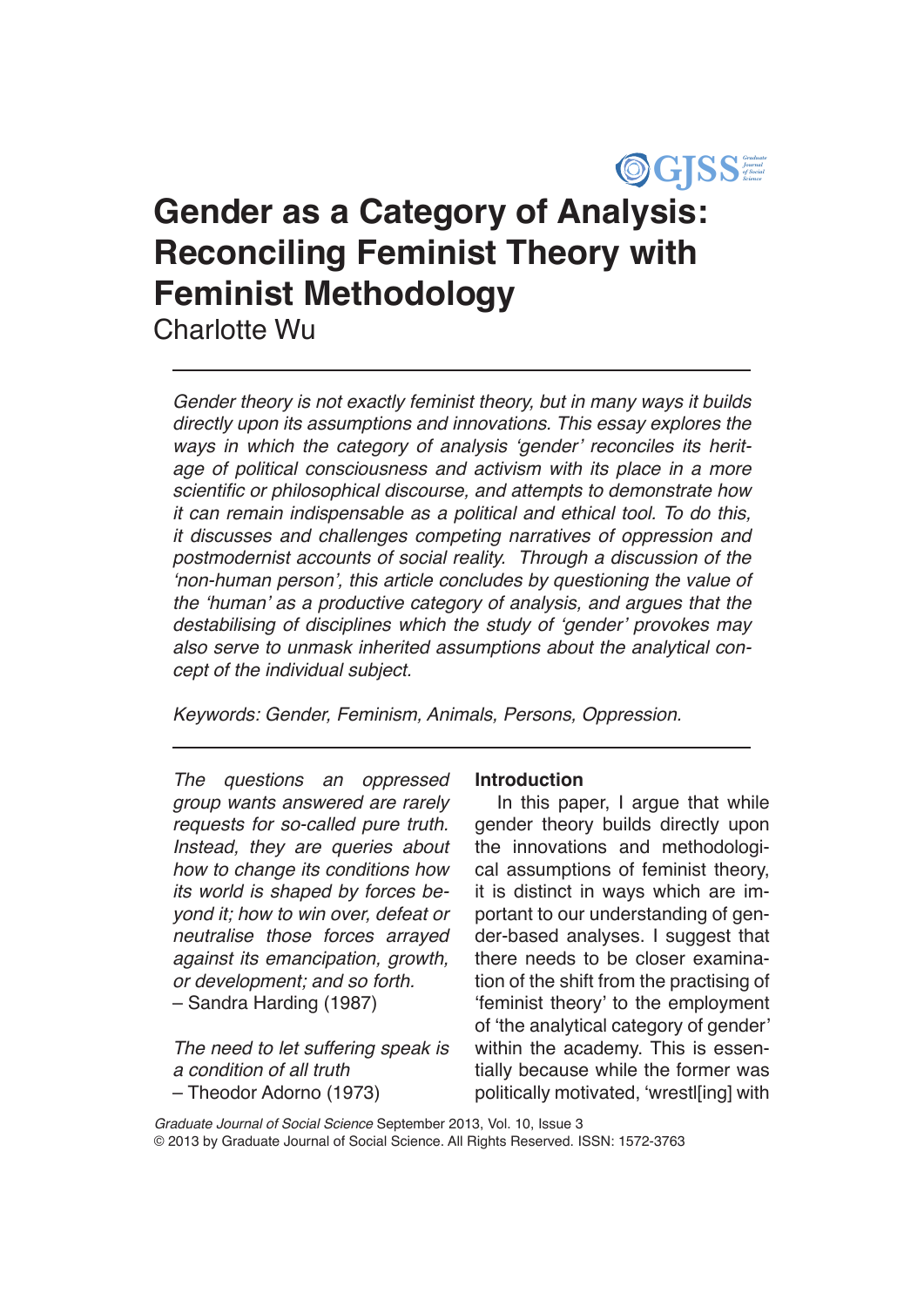the question of how one can use the knowledge we create in the interest of social transformation' (Risman 2004, 446), it is not obvious whether the concept of 'gender' – envisioned as locating these issues more comprehensively in the relations between men and women – inherently upholds those priorities of feminist research. I therefore explore how practitioners using this category of analysis must struggle to reconcile its heritage of political consciousness and activism with its place in a more scientific or philosophical discourse. This will lead me to demonstrate how 'gender' can remain indispensable as a political and ethical tool, in the face of competing narratives of oppression and postmodernist accounts of social reality and the 'human'.

 The 'first wave' of feminist academics sought to refute the concept of universal, absolute truth as naive and inevitably biased by the traditional male exclusivity of academia. This exclusivity affected the topics and categories considered worthy of academic study themselves. Resistance to the 'god-trick' (Haraway 1988) made it evident that research may be conducted differently, depending on a researcher's moral allegiances and personal feelings of responsibility (or lack thereof) towards the issue at hand. In challenging the universal masculine view of truth, feminist thinkers stressed the importance of acknowledging one's situated, and thus limited, subjectivity when pursuing knowledge.

However, the increased intellectual authority of 'gender' in the last decades of the twentieth century (see Haig 2004) problematised this emphasis on perspective. Joan W. Scott observes that 'the use of ''gender'' is meant to denote the scholarly seriousness of a work, for "gender" has a more neutral and objective sound than does "women" (Scott 1986, 1056), implying a potential methodological regression into that empiricist, dispassionate and 'implicitly value-free role of social scientists who study gender merely to satisfy intellectual curiosity' (Risman 2004, 445). Within the discipline, I argue, gender as an analytical category, and as a potentially non-political tool, is implicitly juxtaposed with feminist theory. When used to analyse and argue a specifically feminist agenda, there are therefore latent contradictions which this article will aim to elucidate.

 Gender is a category which is critically bound up with personal identity. As a result, the researcher of gender will inevitably have an emotional investment which is at odds with the intellectually neutral (if not gender-neutral), professional ideals for analysis. More perhaps than in other areas of research, tensions between one's theoretical convictions (and disciplinary training) and one's ethical convictions (and personal knowledge) make it possible to theorise contra one's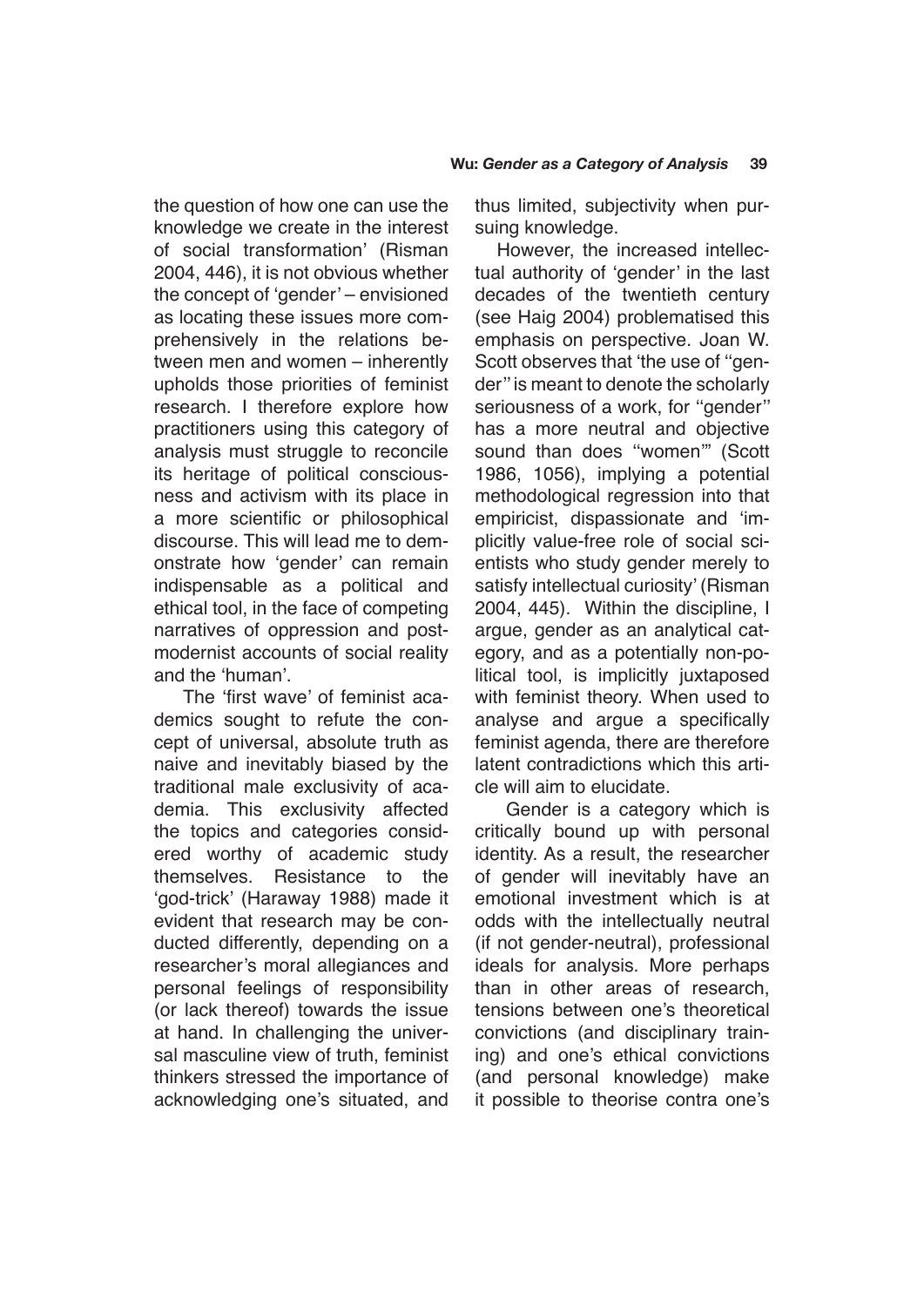own intellectual standards in favour of another kind of methodology, or belief as to 'how research does or should proceed' (Harding 1987, 3). With this in mind, it seems clear that utilising gender as an analytical category produces certain difficulties. Whether these difficulties ought to be seen as primarily methodological or moral, however, is not so easy to ascertain. I argue that this is in part because gender scholarship is self-reflective in a way which cultivates the unmasking of disciplinary assumptions, occasioning apprehensions about the 'master's tools' (Lorde 1984) available to academics.

# **What We Talk About When We Talk About Gender**

Despite its ubiquitous usage in an assortment of academic discourses, there is no universally shared definition of the term 'gender'. Ingrid Robeyns suggests that:

the concept of gender can be theorised in many different ways, and the usefulness of any such conceptualisation depends to some extent on which purposes one wants to use the concept for, and in which intellectual traditions one wants to introduce it (Robeyns 2007, 56).

However, this means that whichever intellectual tradition one is working in, some of its assumptions will be imported into one's analysis, along with that tradition's own methodological disputes. In part, such imprecision results from gender's over-investment of meaning and ensuing openness to interpretation. Each permutation of its definition therefore becomes invested with diverse academic values and allegiances. Since the various academic disciplines continue to cultivate a certain degree of self-sufficiency, identifying a singular 'category' of gender seems problematic. Robeyns' description of the theorist's 'purposes' as separate from 'intellectual traditions' also raises the possibility that the conceptualisation of gender employed will not necessarily be selected for its congruity with the discipline into which it is being introduced. It follows that the two may indeed be fundamentally incompatible, even leaving open the possibility of a researcher creating this dissonance intentionally in order to devalue the argument of one (the discipline) or the other (the definition of gender).

The closest consensus as to what 'gender' means among scholars is perhaps 'something like ''the social meaning given to biological differences between the sexes''' (Lawson 2007, 137). Poststructuralist writers such as Judith Butler (1990) however eschewed this definition, which she saw as heteronormative, dualistic and thus reifying conceptions of masculinity and femininity, in favour of a more subversive reimagination of gender and gendered identity as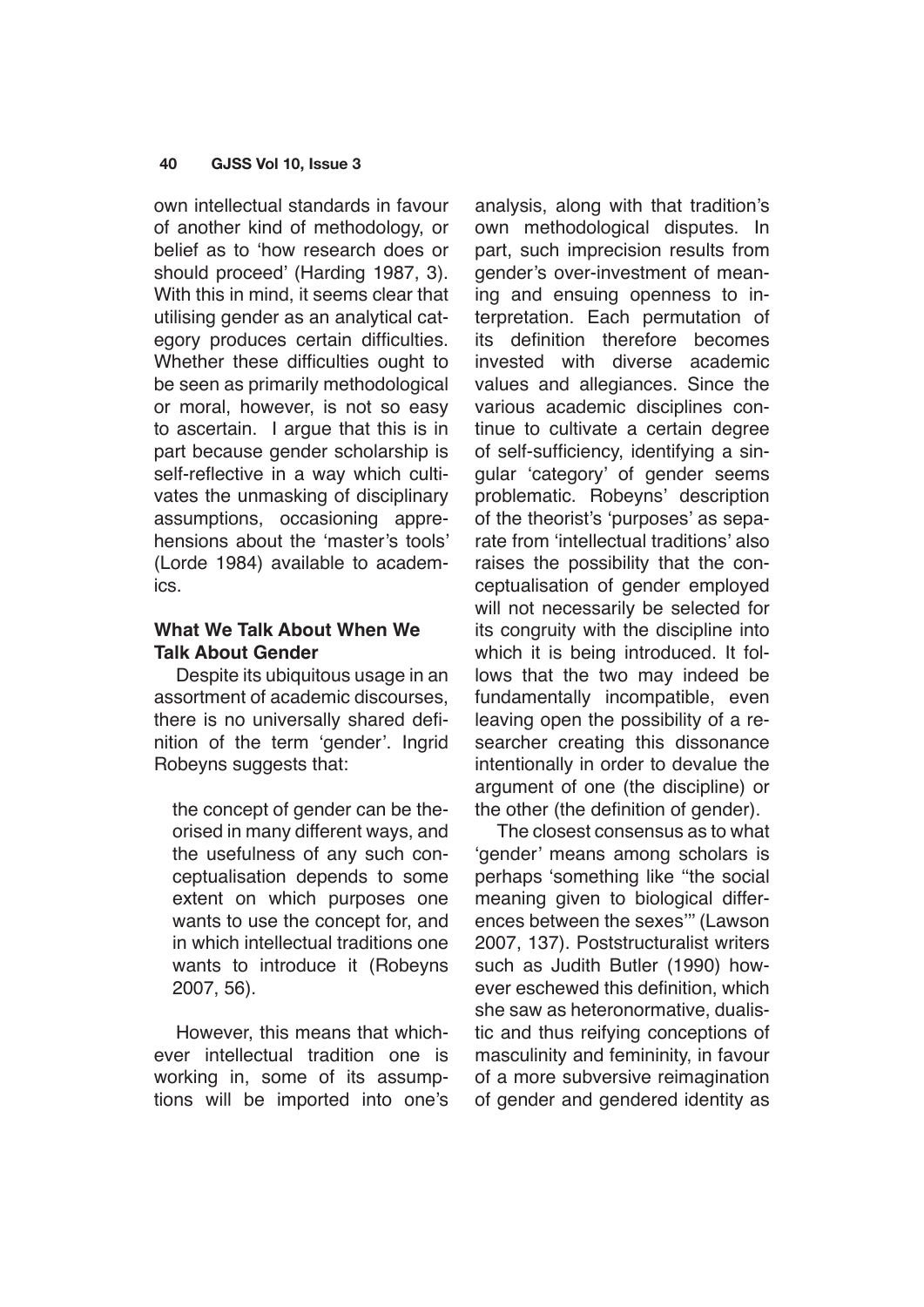non-coherent, unstable and malleable. (Again, both interpretations are now widely cited, with no guarantee that the term translates precisely from work to work). Yet I contend that it is problematic to use a term originally intended to describe the phallogocentric, socially constructed and hierarchical dichotomy of 'male' and 'female', in the purpose of indicating a more fluid and liberating conception of gendered identities.

 The latter conception of 'gender' as a construction which can be altered and reimagined is useful, in that it allows for theoretical deconstruction and reconfiguration. Nevertheless, scholars who use it must always be limited by its theoretical nature. After all, once 'gender' ceases to have a concretely observable referent in lived reality, its *function* as an analytical category comes into question. Catherine MacKinnon reminds gender scholars that:

Gender was not created in our minds after reading philosophy books other people wrote; it was not a Truth that we set out to establish to end academic debates or to create a field or niche so we could get jobs. It was what was found there, by women, in women's lives. Piece by bloody piece [...] in trying to make women's status *be* different than it *was,* a theory of the status of women was forged, and with it a theory of the method that could be adequate to it; *how* we had to know in order to know *this* (MacKinnon 2006, 151 (original emphasis)).

In this statement, MacKinnon ranks methodology as secondary to lived experience; it is a means towards achieving a different reality, rather than ensuring the most accurate means of uncovering the reality (or 'Truth') that is the target of epistemological objectivity. For feminist scholars, methodology should be concerned not only with what can be known or what gets to count as knowledge, but what can be done with this knowledge; there is no use establishing alternative ways of knowing reality if that imperfect reality itself is unaffected. Despite the attraction of moving beyond gender dichotomies, some scholars caution that to annihilate sexual difference before achieving equality between the sexes would be inexpedient and politically premature.

This stance, sometimes referred to as 'strategic essentialism' (see Spivak 1987), is an approach which relinquishes one's intellectually nuanced understandings of 'gender' in favour of a cruder binary definition of 'the sexes', as they exist in law and general understanding, to achieve more immediate improvements in women's lived conditions. It is seen as disingenuous to argue the finer points of a theoretical gender-free utopia when real suffering continues to exist unimpeded. In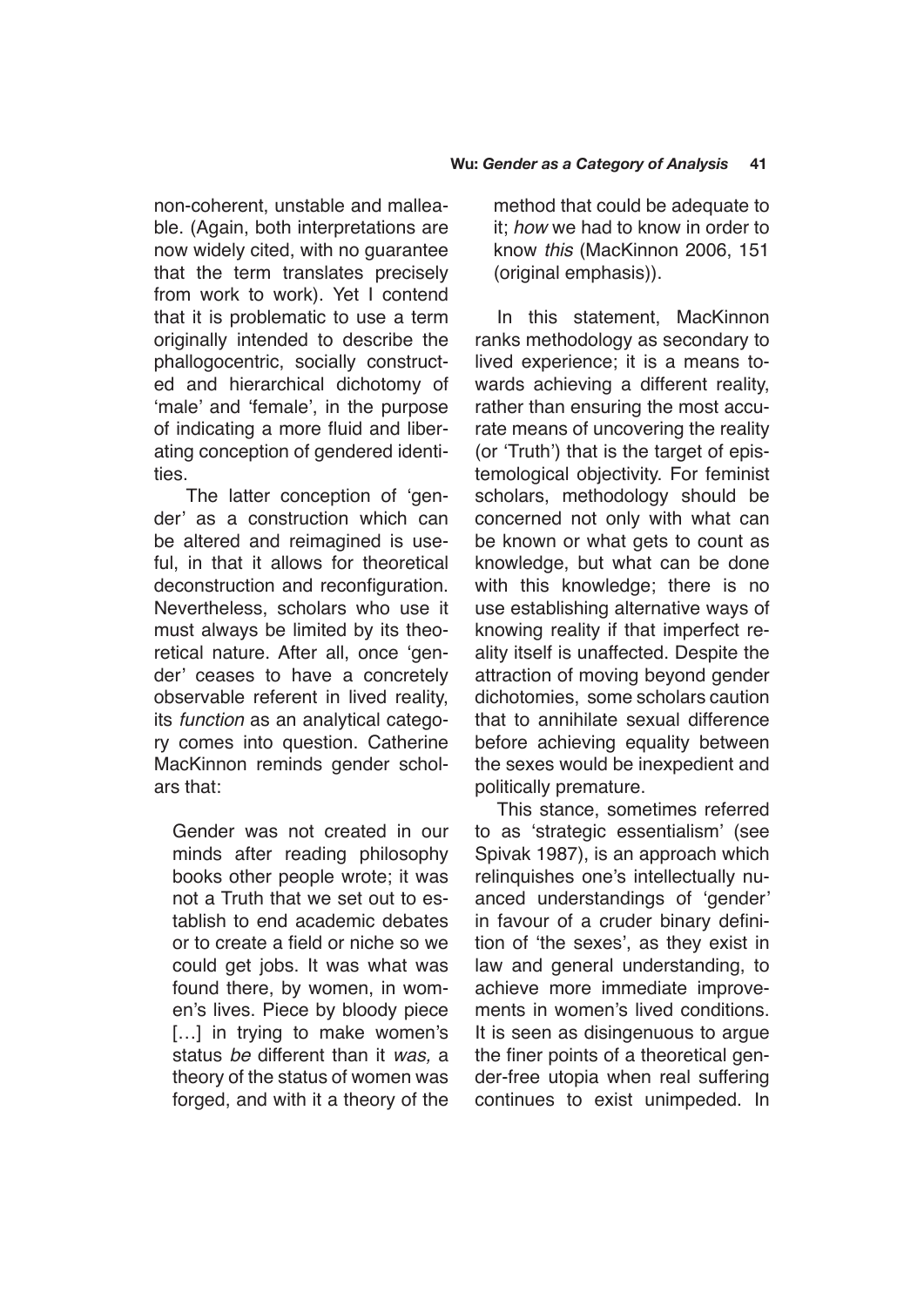this spirit, Barbara Risman proposes that since:

Much time and energy can be wasted trying to validate which dimension is more central to inequality or social change […] the feminist project is better served by finding empirical answers to particular questions and by identifying how particular processes explain outcomes in need of change (Risman 2004, 435).

However, when initiating deliberately normative or essentialist definitions of gender in the spirit of activism, Michel Foucault's warning that the ramifications of power can never be anticipated or controlled may provide cause for caution. According to his account, 'liberation in the name of ''truth'' could only be the substitution of another system of power for this one' (Taylor 1986, 178). Knowledge is not owned by those who 'generate' it, but is instead distributed throughout complex and dynamic social networks, and is transformed in the process with unpredictable and perhaps unpalatable results. Progress can therefore bring with it new problems for feminists to grapple with, for example, 'the feminisation of poverty, sexual harassment at the workplace, and women's double day of paid and unpaid labour' (Deutsch 2007, 118), or the way that 'Margaret Sanger's birth control movement played an important and unfortunate role in eugenics policy' (Harding 1987, 5).

 Another unanticipated consequence of early feminist theory was what was *not* talked about in discussions of gender. Its emancipatory motives were undermined by its disregard for racial and class diversity among women, which meant it was seen as reproducing the hegemonic and distorting worldview which it professed to challenge. In responding to the moral and cultural imperative to expose systematic gender injustice, feminist theorists were criticised for assuming it to be the primary site of oppression, neglecting the effects of intersectionality and failing to interrogate their own complicity in perpetuating other forms of oppression. (For example the middle-class demographic of early feminist academics and writers may have contributed to displacing the effects of gender oppression disproportionately onto poorer women and women of colour). As a result, feminism became split into feminisms, and the idea that any woman could speak for the cause of all women was called into question.

Gender research today therefore takes into account the ways in which women's subordination differs within ethnic communities or is constructed within class dynamics to a far greater extent (further ensuring its interweaving with other disciplines). Nevertheless, the expectation that gender scholars should now collectively be able – through mindful self-reflectiveness and cultural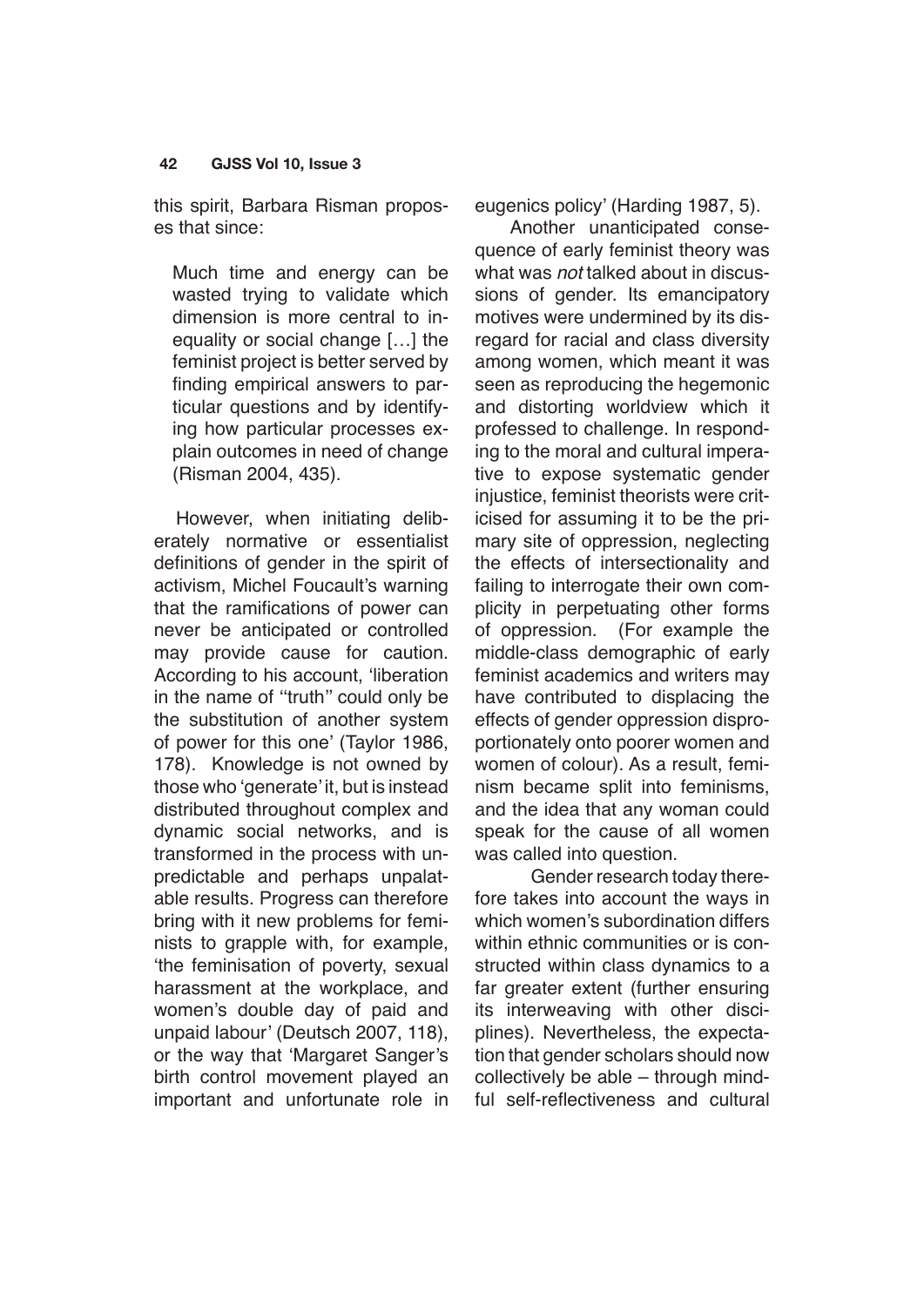sensitivity alone – to overcome their own positionality and ethnocentrism 'remains', in Susan Bordo's words, 'animated by its own fantasies of attaining an epistemological perspective free of the locatedness and limitations of embodied existence' (Bordo 1993, 217–8). Meanwhile, the answer to competing narratives of oppression cannot simply be to add in more and more categories, as if this were to get us closer and closer to an elusive and illusive reality. Even if a study attends dutifully to 'the mismatched troika of race, class and gender' (Fields 1989, 1), not only is there no guarantee of seriously nuanced engagement with these positions, but many other variables will continue to suffer neglect – sexuality, age, disability, nationality, religion, caste, to name only a few – and, 'how many axes can one include and still preserve analytical focus or argument?' (Bordo 1993, 139)

# **Writing Feminism in the 'Master's House'**

The challenge raised by Bordo's question demonstrates how those who employ the analytical category of gender may expect it to fulfil intellectual ideals of method which conflict with its methodological origins. That is to say, gender scholars continue to write syllogistic essays which must by definition identify a focus of study and ignore aspects considered irrelevant. Yet, they must at the same time avoid intellectual

practices which are hegemonic and exclusionary – Butler refers to this as the 'internal imperative' (1993) – or risk 'invalidating' their own protestations against oppression, as they would then be 'no better' than those whom they claim to criticise, regardless of the intellectual or emancipatory quality of their argument.

 This represents an impossible double bind, which offers as its sole escape route the adoption of a different discourse (we might think of Nietzsche's aphoristic, anti-philosophical style or Luce Irigaray's *écriture feminine*). Yet that alternative risks the exclusion of one's own work and voice from journals or by publishers, and the alienation of all those outside of academic circles due to its perceived abstruseness. (One might even add, outside of *feminist* academic circles, for the study of gender remains a relatively marginalised discourse in many disciplines).

 I find it pertinent to return here to the point that the analytical category of gender may be brought to bear not only upon material within a discipline, but to criticise the discipline itself. Sally Haslanger, for example, writes that '[a]cademic feminists, for the most part, view metaphysics as a dubious intellectual project, certainly irrelevant and probably worse' (Haslanger 2000, 107), while Irigaray calls into question the gendered (and thus restrictive) nature of language itself. I argue that such analyses are likely to trigger what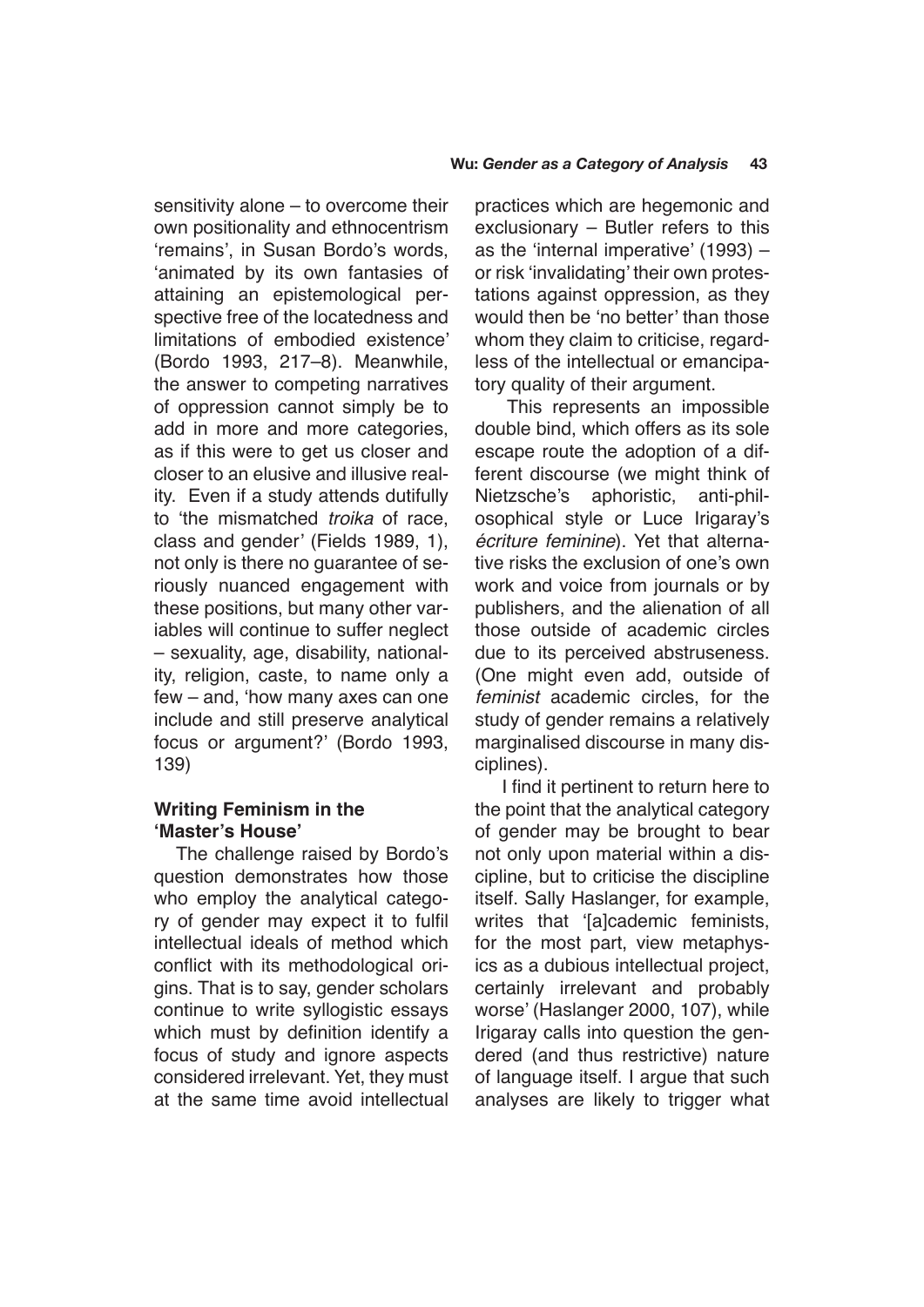we might call methodological existential fears; however compelling the argument, the intellectual traditions which they seek to deracinate will be sites of high personal, professional, emotional, ideological – and of course, financial – investment. The category of 'gender' therefore signifies not only an 'other' way of producing knowledge but also an antagonistic one, threatening to undermine whole intellectual canons through its gaze. This 'threat' may be implicit, or it may be stated candidly: Cindi Katz for instance writes that her work 'is part of a broader project to change the nature and meaning of our academic ''home''' (Katz 1996, 497).

 For the practitioner of gender analysis, the hostility with which his/ her work may therefore be received is complicated by the difficulty of sustaining such a fundamental destabilising of traditional discourses, while remaining intelligible and influential. Katz, elaborating on this dilemma, illustrates how the twin methodological projects of theory and activism are ultimately symbiotic:

Those working in new ways are caught in the middle – knowing, as Audre Lorde advised, that 'the master's tools will never dismantle the master's house', but struggling to dismantle it anyway and to rebuild an alternative with a different set of tools. All the while, the 'master' barely notices. Then again, if we are so right, why do we care whether or not the master notices? Is it not alright that he trudge on in his old ways while the world passes him by? I do not think so. The theoretical twists and turns – cultural and otherwise – of the last few years are as much about power and authority as about the production of theory and the constitution of knowledge. And the stakes are not just academic (Katz 1981, 99).

Theorising with the analytical category of gender therefore involves not only highlighting issues which require political action, but a very personal vigilance against what Audre Lorde (1984) calls 'that piece of the oppressor which is planted deep within us' (Lorde 1984, 123). The very foundations upon which language, epistemology, research practices and so on have been built can be interpreted as insidiously gendered. With these foundations being inescapably internalised to some extent by all who work with them, it becomes necessary to continuously interrogate the presuppositions of one's work, even its most apparently emancipatory qualities.

 Bordo, for instance, questions whether the 'endless debates about method, reflections about how feminist scholarship should proceed and where it has gone astray' which characterised the postmodern era perhaps served 'not the empowerment of diverse cultural voices and styles, but the academic hegemony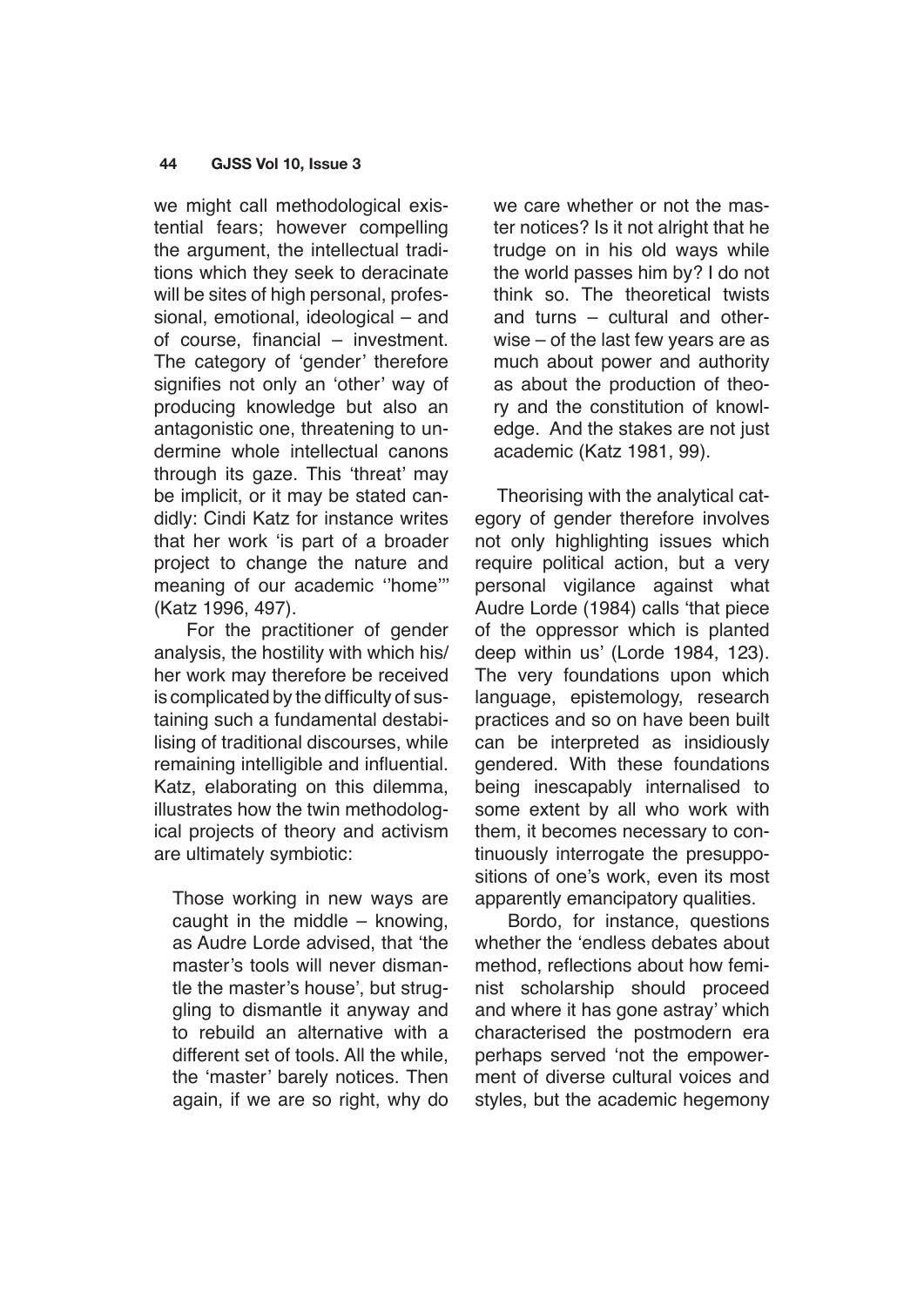[...] of detached, metatheoretical discourse' (Bordo 1993, 225). After all, if gender theory is conceptualised as 'analytical' work, that is, as breaking down a complex reality into more intelligible (and thus more controllable) parts, then logically the individual should be a useful site for study. However, not only does the parallel between this growing significance of individualism within the academy, and the increasing capitalist atomisation of contemporary society suggest that this poststructuralist obsession may be in thrall as much to economic as to theoretical developments, it also leaves the model of the autonomous individual itself problematically uninterrogated. Feminist moral philosophers, among other thinkers, have long questioned the validity of the very existence of a 'space between two individuals', as this presumes the possibility of defining a self-sufficient, unified and coherent subject, omitting interpersonal and internal frictions in a way which is 'at best, incomplete, and at worst, fundamentally misleading' (Meyers 1997, 2).

 I want to draw out the convergences between identity politics' breakdown of oppressions into individually experienced, specific permutations of suffering and Foucault's Panopticon. In Foucault's reading (1979), each individual is imprisoned in identically designed but differently situated cells; in this isolated state no sense of shared suffering is visible, except from the position of the oppressor, seated in the centre. Sandra Lee Bartky's comment that '[i]n the perpetual self-surveillance of the inmate lies the genesis of the celebrated ''individualism'' and heightened selfconsciousness which are hallmarks of modern times' (Bartky 1990, 95) offers an insight into the self-defeating character of the postmodern approach taken to its logical conclusion, for to recognise that structures of power act on each of us in the most personal and unique ways is only to recognise what power is structured to do. That is, theorising in this way misdirects our energy by reproducing the disciplining barriers which make us inaccessible to one another.

 Several thinkers working on gender have therefore suggested alternative challenges to essentialism which do not 'delegitimate *a priori*  the exploration of experiential continuity and structural common ground among women' (Bordo 1993, 142) or among other oppressed groups. Mariana Szapuová (2001) for example proposes the articulation of a network of overlapping Wittgensteinian 'family resemblances', while Katz advocates tracing a 'counter-topography' that also allows for generalisation without total homogenisation, involving:

a particular precision and specificity that connects distant places and in so doing enables the inference of connection in uncharted places in between. As with contour lines, the measurement of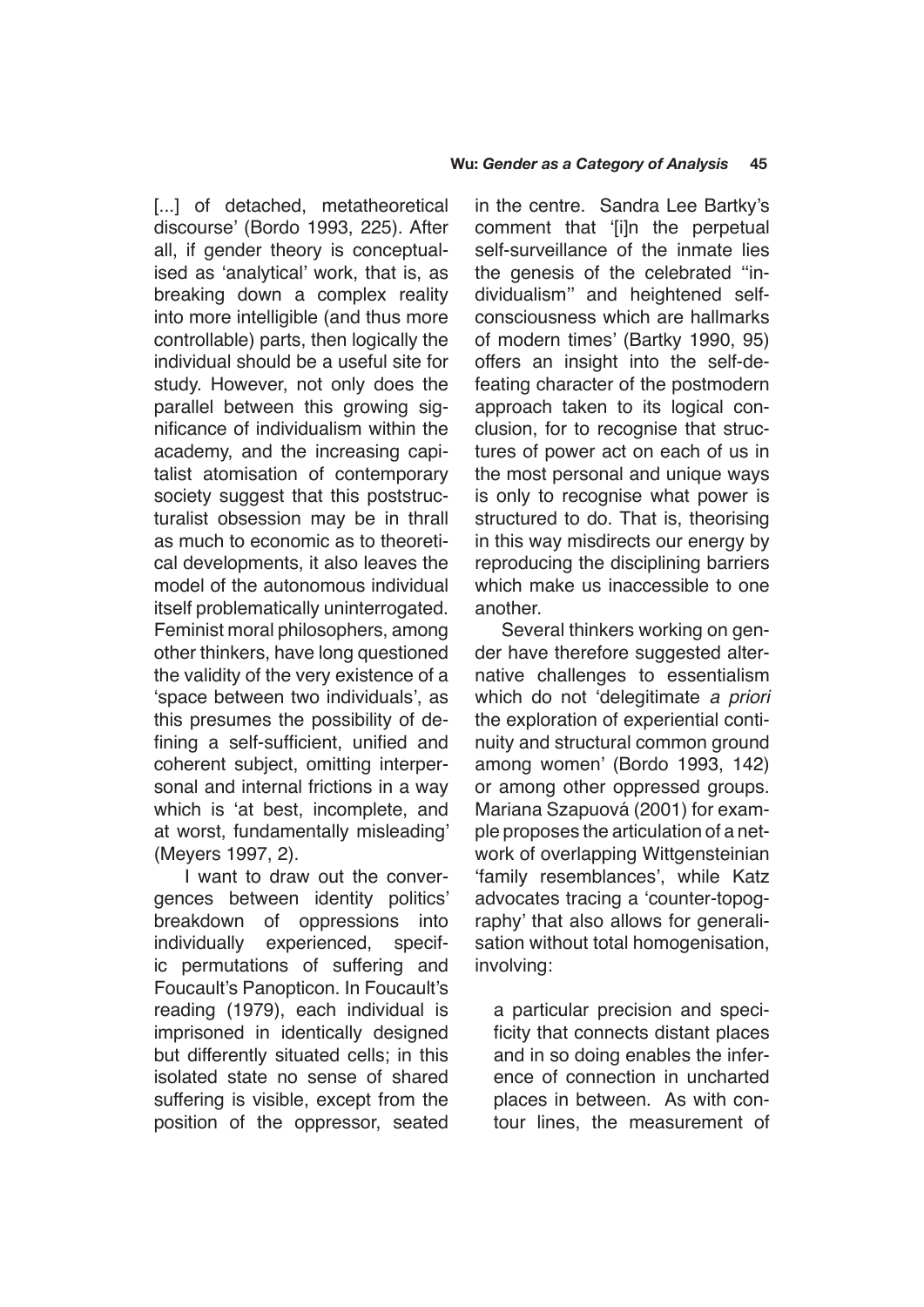elevation at select sites enables a line to be drawn without measuring every spot on earth. (Katz 1996, 1229)

A conception of oppressions which concentrates on their commonalities would be able to appreciate their points of intersection without inter-category impugning, instead promoting an intellectual solidarity where any work directed at lessening genuine oppression would be seen as part of a collective effort rather than a competing claim. It is easy enough to note, as does Bartky,<sup>1</sup> that 'even though a liberatory note is sounded in Foucault's critique of power, his analysis as a whole reproduces the sexism which is endemic throughout Western political theory' (Bartky 1990, 65). Important as it is to maintain critical alertness to such pernicious reproductions, it would be perhaps more productive to place the emphasis on how every 'liberatory note' struck by fellow thinkers can be utilised in tandem with one's own liberatory objectives, particularly when one can never be sure which endemic and historically situated views one's own work is reproducing. Carol J. Adams admonishes that '[f]eminist theorists' use of language should describe and challenge oppression by recognising the extent to which these oppressions are culturally analogous and interdependent' (Adams 1990, 90).

If this is the case, challenging

any form of oppression will also serve to lessen that of others suffering under power, for this is what Karen Warren (2008) calls the 'logic of domination' which is perpetrated within each system of prejudice, be it based on categories such as gender, race, class, and so on. Surely, therefore, striking a blow at any one facet of the 'mythical norm' (Lorde 1984) will help diminish its overall power, even if the attack does not target them all simultaneously. Just as the experience of oppression builds up for a lesbian woman of colour, for example, the privileges of domination build up for a white heterosexual man, so long as each of these facets retains its cultural supremacy. We could continue the metaphor to argue that should every resistance to oppression attempt to fight simultaneously on every front, their power and momentum would be much reduced.

# **The Future of Gender as a Category**

While the conceptions explored above offer valuable routes for potentially disenthralling feminist scholars from their troublesome poststructuralist impasse, the study of gender still needs to be reflective about its historical limits and perpetually experimental in spirit. If gender analysis seeks to uncover patterns of domination in social reality in order to change them, the goal of the analytical work is in some ways to make its own obser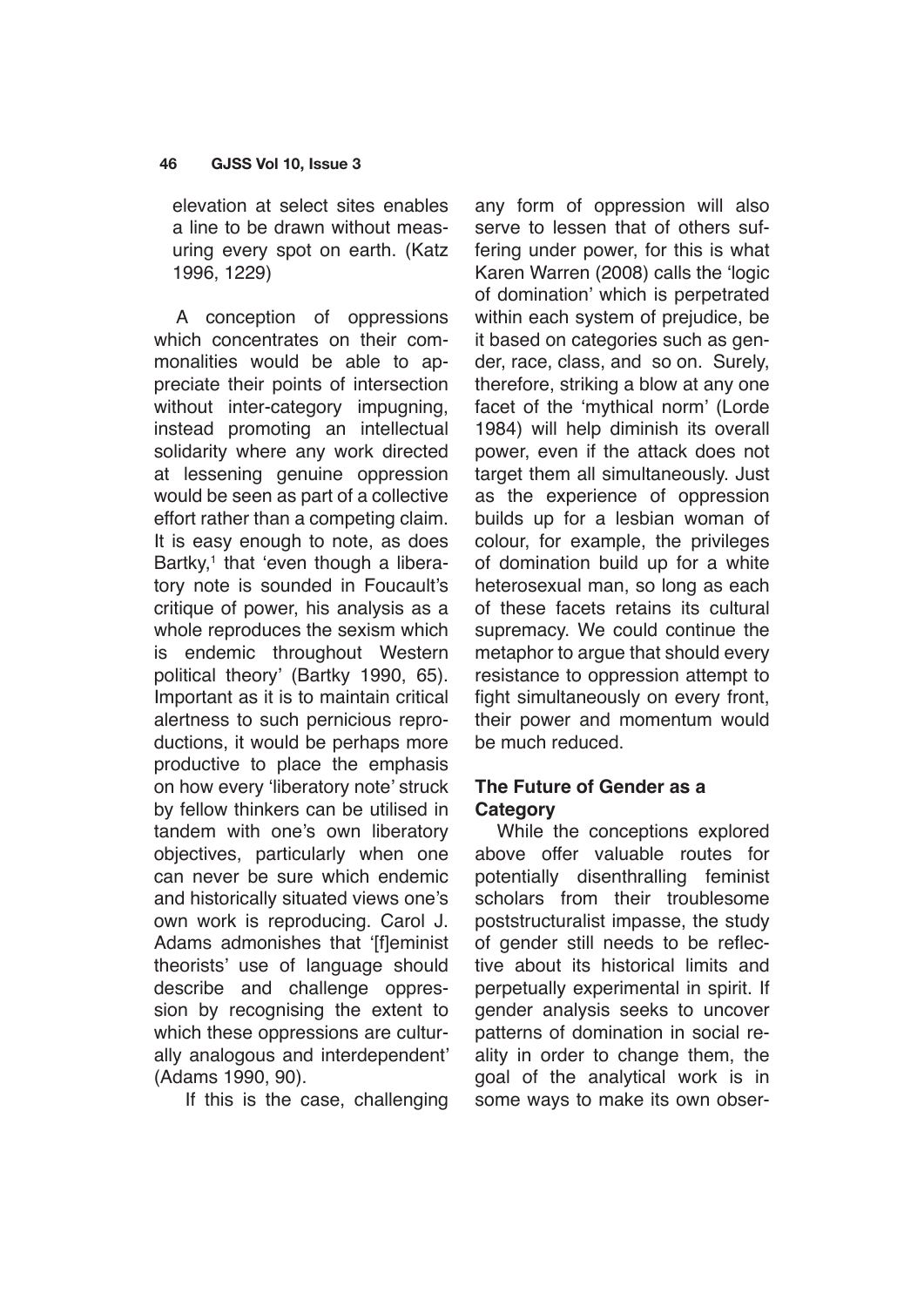vations obsolete. Therefore it must be what MacKinnon describes as 'a constantly provisional analysis' (MacKinnon 2006, 51), for discovering timeless or essential truths about social reality is the very reverse of what it hopes to achieve. While the category of gender is, currently, vital for demonstrating the wider political implications of issues such as domestic violence, rape or femicide and their basis in hegemonic masculinity, the researchers who use it would surely be glad to see it become irrelevant. In this sense, I envisage gender scholars as needing to simultaneously and imaginatively look ahead to a social reality in which other moral concerns are pressing: concerns which today are invisible to us, or even concerns which our well-intentioned emancipatory work helps to silence.

 Sometimes, this looking forward can be achieved by looking back. Lorde reminds us of a lack of consideration of past generations that might be conceived as the oppression called 'ageism'. Important as critique and revision are for identifying the blind spots or institutional prejudices of previous theories, this 'generation gap', she writes, also functions as:

an important social tool for any repressive society. If the younger members of a community view the older members as contemptible or suspect or excess […] We find ourselves having to repeat and relearn the same old lessons over and over that our mothers did because we do not pass on what we have learned, or because we are unable to listen (Lorde 1984, 117).

For example, the current aversion towards the perceived essentialism – 'that obscure philosophical swear word', as MacKinnon wryly calls it (MacKinnon 2006, 51) – of the previous generation of 'difference' theorists<sup>2</sup> may arise from a dread of the social construction (and degradation) of 'nature' as regressive, uncivilised and culturally insignificant. The attempt to distance women from [what are felt to be] accusations that they are in any way determined by nature may therefore be itself reproducing sexist, misrepresentative or colonising conceptions of nature. Butler (1993) notes that the 'sex/gender distinction has come under criticism in more recent years for degrading the natural as that which is ''before'' intelligibility, in need of the mark, if not the mar, of the social to signify, to be known, to acquire value' (Butler 1993, 4).

 To recall an earlier point, we might see this as an unpredictable and unfortunate consequence of what we could call 'strategic antiessentialism'. While necessary at a particular historical juncture to complicate a picture of gender which excluded transgender identities, differences of sexuality and bidirectional negotiations of the gender binary,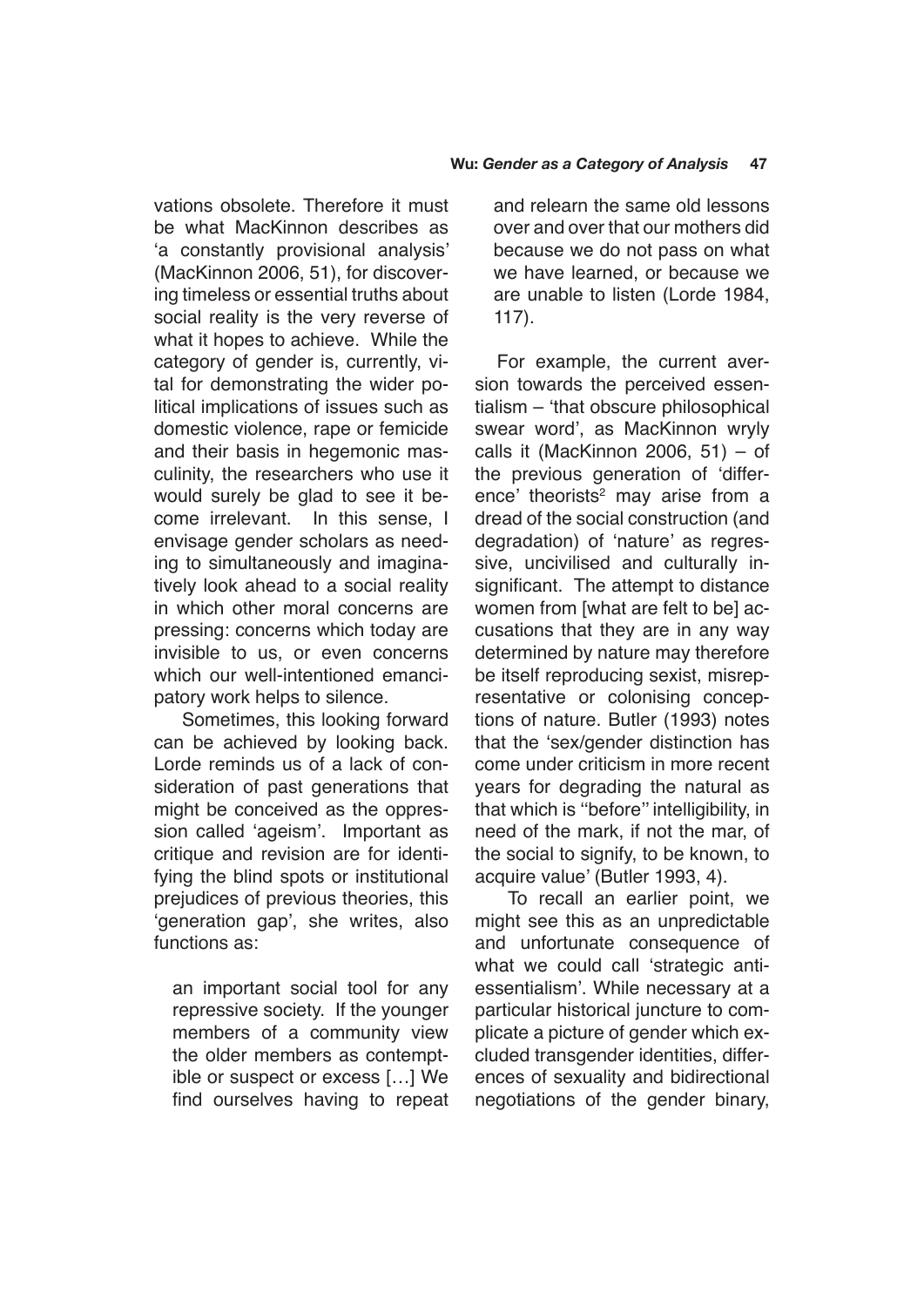this approach may have reified an idea of 'sex' as dualistically opposed to the social, ultimately harming the larger, long-term emancipatory project. Without sufficient circumspection, sex may [have] become 'to gender what feminine is to masculine' (Butler 1993, xiv), that is, falsely constructed against a concept which we assume to be supreme.

 My question at this point is: if we can understand both 'sex' and 'gender' as social meanings given to human differences, in what can be seen as problematic ways, shouldn't we interrogate their reliance on the category of 'human'? Martha Nussbaum, for example, invites us to '[b]egin with the human being' as the best hope for achieving gender equality and ethical treatment of the woman (Nussbaum 1995, 61). However, the appeal of common humanity is a notion which has been historically abused precisely in order to exclude other persons. One of the slogans of the suffragettes, for example, compared women's position in society to that of 'paupers, lunatics and criminals', not in solidarity with all those denied the vote but to strengthen their own membership of a circle of deserving citizens. As bell hooks and others have reminded us, not all members of the *homo sapiens* species have always been considered persons – indeed, this has been one of the primary ways in which oppression has been institutionalised.3 Recently, certain bio-ethical studies and public policies have also raised issues surrounding what we consider to be the minimum requirements for human life: for instance, in problematic forms of existence where sensation and consciousness have been irretrievably lost. Such considerations prompt further questions. Is 'human' or even 'human nature' a term functioning within a (gendered) binary of opposition and dominance, and to what extent is it socially created and controlled? Is gender a 'human' construction or can we understand other species as socially interpreting their reproductive roles? Does working to end gender oppression on the grounds of 'human' rights make us complicit in other oppressions and practices of othering by making 'humanness' the normative condition?

Scholars of race and gender, Margaret Spiegel and Carol J. Adams, argue that the rights of the human cannot be upheld without seriously reconsidering the 'arbitrary' distinction between human beings and non-human beings, and confronting the tyranny of the former over the latter which this justifies and conceals. Spiegel draws parallels between the treatment of animals in captivity with the slave trade,4 while Adams exposes 'the absent referent' that prevents us from making these connections by creating a dialectic of absence and presence: 'what is absent refers back to one oppressed group while defining another' (Adams 1990, 55).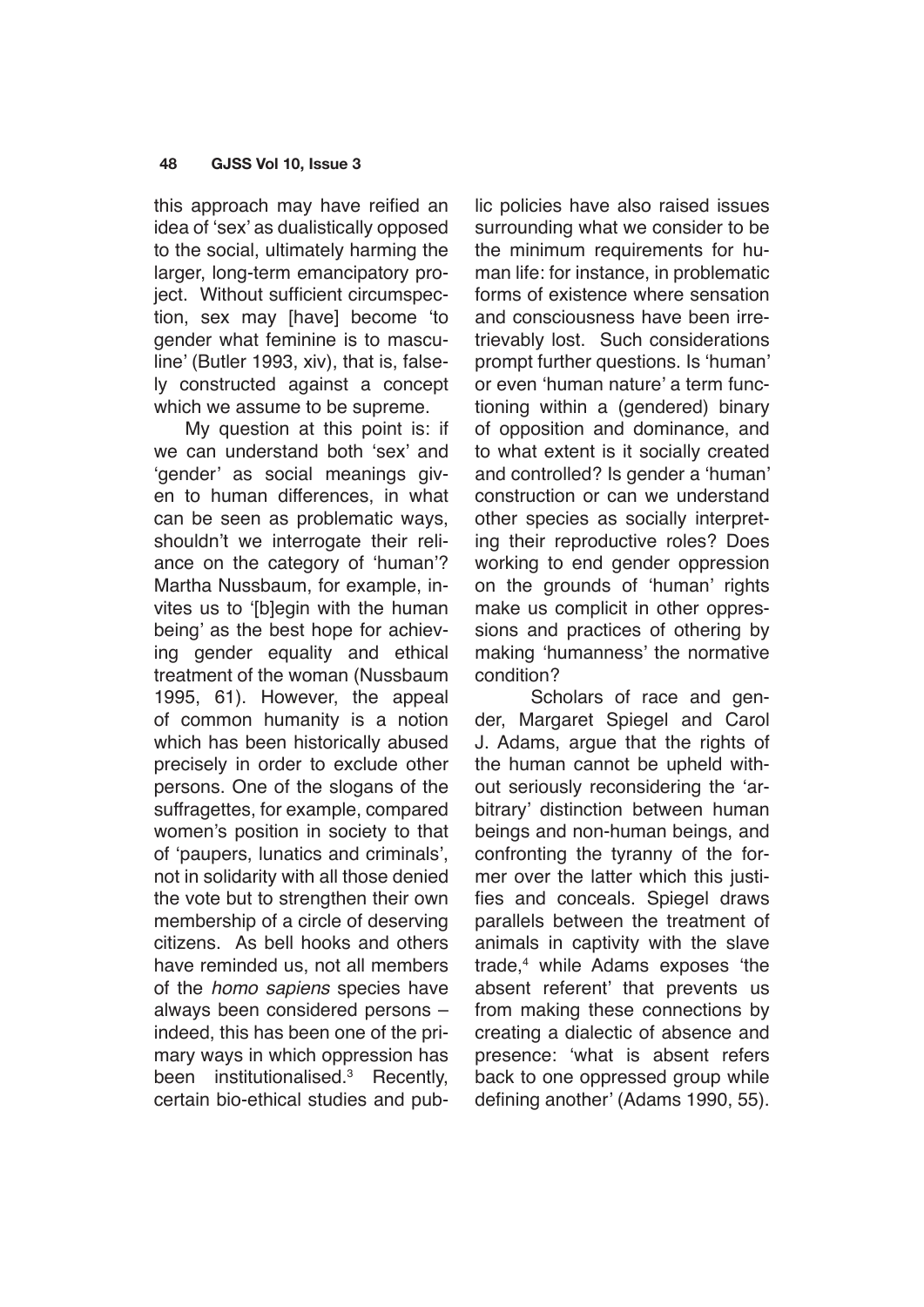She therefore sees as problematic the co-opting of metaphors of animal violation (e.g. phrases such as 'I felt like a piece of meat' or 'They treated us like animals') as a means of furthering the ethical claims of women, for this constitutes a replication of exploitative structures. 'What we require', she writes, 'is a theory that traces parallel trajectories: the common oppressions of women and animals' (Adams 1990, 58).

Both theorists stress their view that the moral outrage with which we confront the systemic subjugation of persons on grounds of race and gender should be applied to the systemic subjugation and killing of animals, and argue that if we are capable of and willing to deconstruct the essentialist justifications of racist and anti-feminist beliefs, we need to apply the same heightening of consciousness to our practices of meat-eating and animal captivity. This moral claim is gaining intensity: at the 2012 annual meeting of the American Association for the Advancement of Science, a group of scientists and ethicists proposed a declaration of rights for dolphins and whales, whom they deem to be sufficiently intelligent and self-aware to be classed as 'non-human persons' (Sample 2012). In several nations, certain primates already have legal rights on similar grounds; rights which recognise them as members of the moral community and testify to our moral obligation not to treat them as our resources (Francione 2008).

It is nevertheless noticeable that in these cases, the emphasis is on the cognitive abilities of the animals concerned, and not the philosophy of universal respect for others' lives. I argue that this reproduces the Cartesian privileging of mind over body, of knowing over feeling. The commercial (thus systematic) killing of cetaceans is deemed unjustifiable on the basis of their similarity to us (or what we consider makes us most human $5$ ) rather than on our similarity to them, our animal nature. We too are mammals: embodied, mortal, sentient, capable of experiencing pain and forming kinships. Perhaps MacKinnon would comment that these are not the grounds upon which we award rights to humans either: 'Legally', she writes, 'one is less than human when one's violations do not violate the human rights that are recognised […] Being a woman is not yet a way of being human' (MacKinnon 2006, 3). What sense can feminist or gender analysis make of the 'non-human person', or of accusations that it constitutes this living being as the abject outsider, the non-ethical subject?

 The same tension remains that however intellectually or abstractly compelling these arguments are, when we return to the sphere of 'real life', where 'real women' are suffering from gender-based injustices, those other moral claims may seem to take precedence. It may be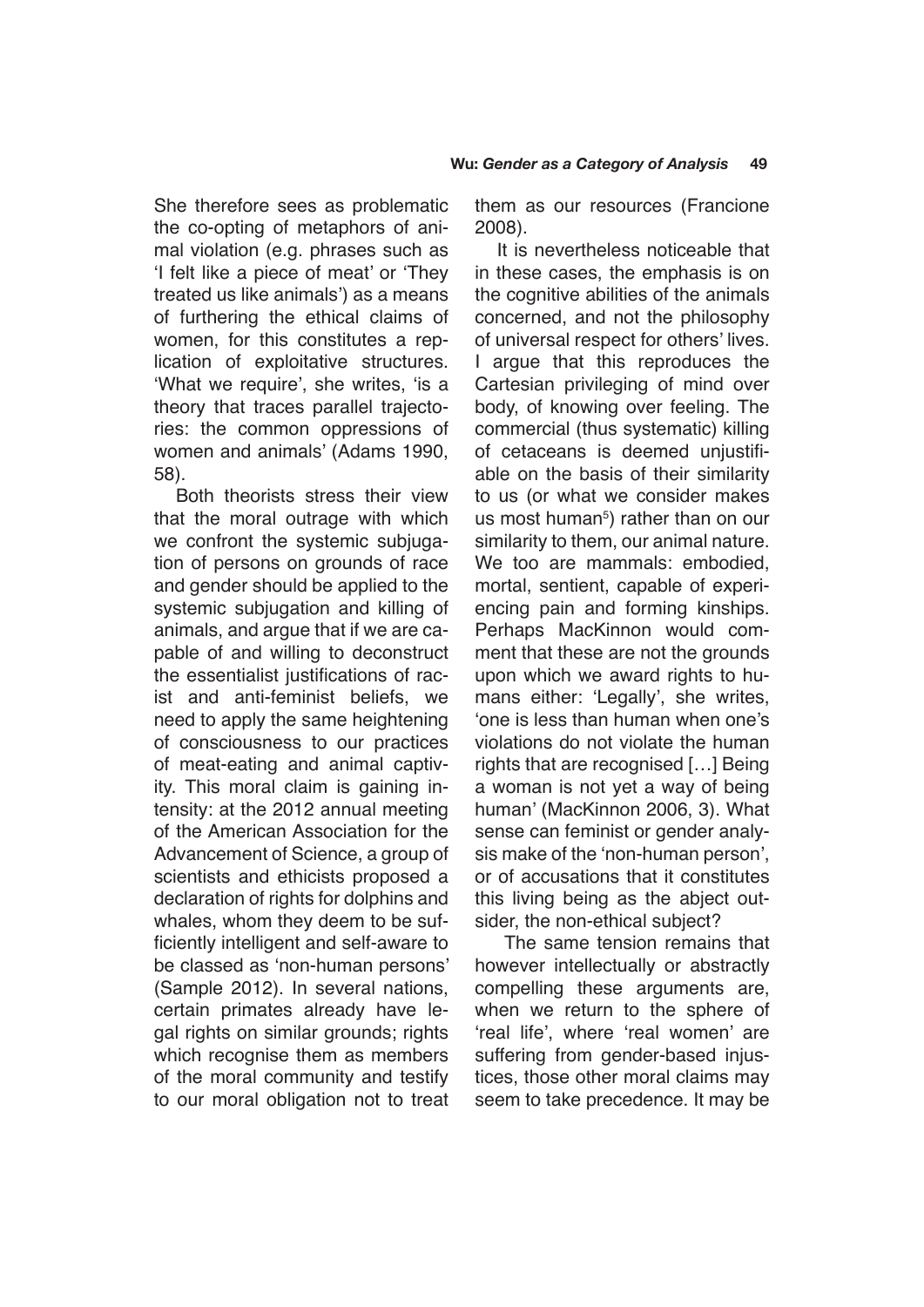that awarding the right of life to any being deemed sentient becomes particularly problematic for feminists (among scholars of oppression), because of the way such arguments have been used against the reproductive rights of women. In the abortion debate, the moral dilemma is often framed in terms of two competing subject's rights embodied in one individual, which in certain arguments allows for the silencing of the pregnant woman.

 However, I want to recall my observation at the start of the article that one's moral investments, loyalties or conscience/consciousness may contrast prohibitively with other ethical understandings and ways of approaching knowledge. If we allow it to do its work, the analytical category of gender can help us to unmask all kinds of domination-based logic. Our current, Enlightenmentinfluenced imagination of physical singularity is in fact revealed to be particularly misleading by many of the concerns of gender research, not least the politics of abortion and other practices such as transsexual technologies or Assisted Reproductive Technologies, which threaten the stability of the category. In this sense, the destabilising of disciplines which the study of 'gender' provokes also challenges the concept of the individual subject. I find this to be a vital point, because many of the ways in which feminist or gender analysis can find itself unable to fulfil its own logic may be a result of an urgent need for reformulated analytical tools of other kinds, including a 'philosophical and legal reconceptualisation of the human subject' (Browne 2007, 9) itself. In this article, I have argued that this need may be partially obscured by the inherent contradictions which scholars of gender have inherited and failed to sufficiently examine. As a result, energies are expended upon internal frustrations that might be more productively directed elsewhere.

## **Conclusion**

Having had as its 'chief intellectual imperative' the need to '*listen…* a greater humility and greater attentiveness to what one did not know' (Bordo 1993, 220), some forty years later, when gender 'has become a growth industry in the academy' (Risman 2004, 429), how can it – as a category of analysis – reconcile what it still does not know with what it has learned? It is certainly too soon to eradicate gender from our critical and political vocabularies, and indeed, this may not even be ultimately desirable. The inevitability of some form of gender system in culture is impossible to determine *a priori*; as Marilyn Frye points out, 'No human is free of social structures, nor (perhaps) would happiness consist in such freedom' (Frye 2000, 13). Therefore, while the use of 'gender' as a category of analysis has been – and should continue to be – problematised to ensure that it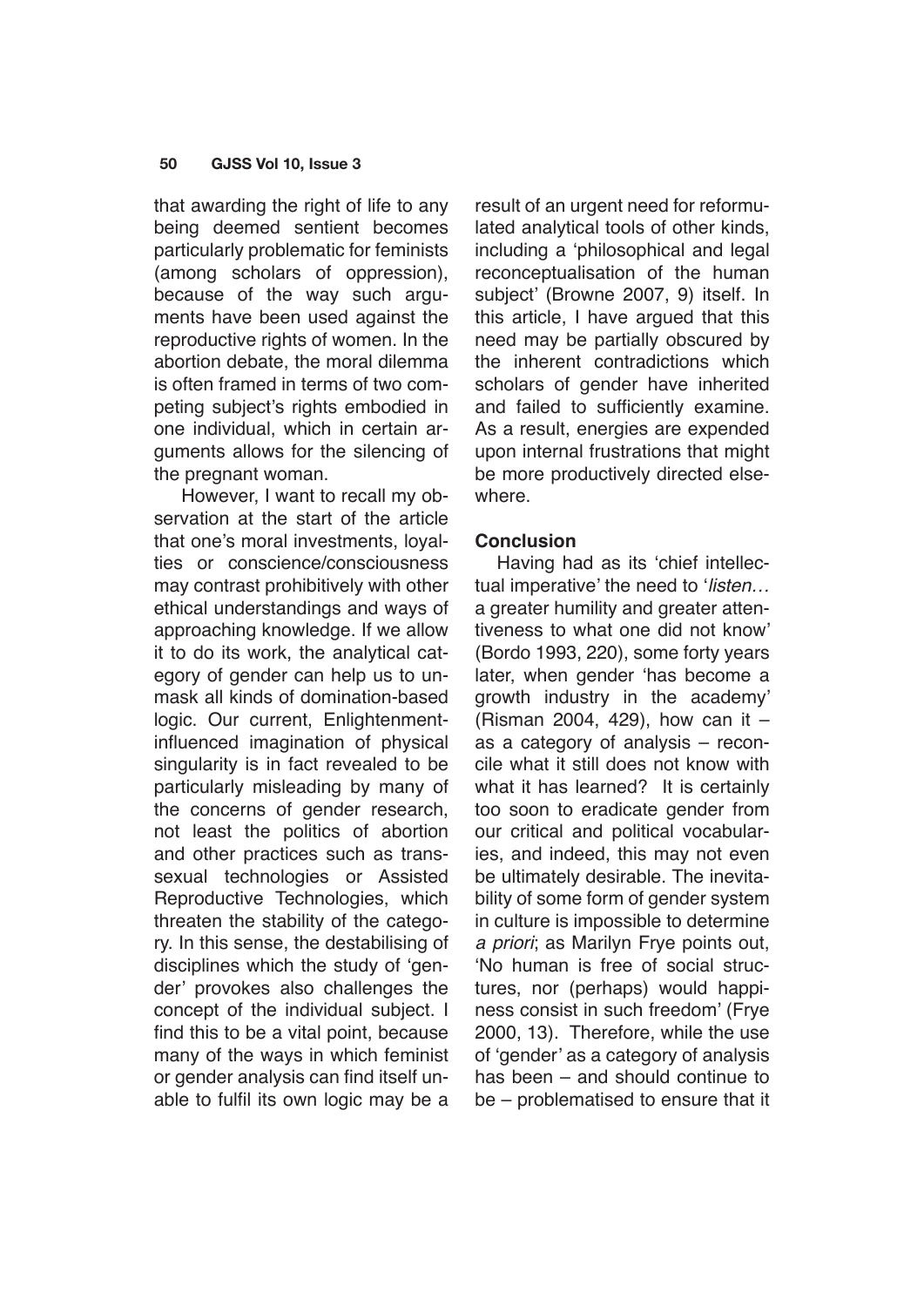does not involuntarily perpetuate or normalise difference, its instability as a category needs to be viewed in the context of challenges to other academic concepts which are considered, erroneously, to be more sturdily established. The 'identity crisis' within feminist and gender theory thus might be seen as in need not of resolution, but wider dissemination – which, in turn, can be facilitated through a gender analysis that questions the unity of a discipline's convictions.

## **Endnotes**

- <sup>1</sup> To choose an arbitrary example.
- <sup>2</sup> This suspicion applies also to biologists working on gender; yet, as Jude Browne (2007) notes, 'New theories from the natural sciences and the field of evolutionary psychology are emerging to confront the late twentieth-century view […] demanding instead that we revisit the possibility that ''gendered behaviour'' is biologically derived' (Browne 2007, 2).
- <sup>3</sup> Nussbaum comments: 'Acknowledging the other person as a member of the very same kind would have generated a sense of affiliation and a set of moral and educational duties. That is why, to those bent on shoring up their own power, the stratagem of splitting the other off from one's own species seems so urgent and seductive' (Nussbaum 1995, 96).
- <sup>4</sup> Alice Walker's preface to *The Dreaded Companion: Human and Animal Slavery* (Spiegel 1996) asserts that '[t]he animals of this world exist for their own reasons. They were not made for humans any more than black people were made for whites or women for men' (Walker in Spiegal 1996, 14).
- <sup>5</sup> As Bernard Williams remarks,'If one approached without preconceptions the question of finding characteristics which

differentiate men from other animals, one could as well, on these principles, end up with a morality which exhorted men to spend as much time in making fire […] having sexual intercourse without regard to season; or despoiling the environment and upsetting the balance of nature, or killing things for fun' (Williams 1976, 64).

#### **References**

- Adams, Carol J.1990. *The Sexual Politics of Meat*. Cambridge: Polity Press
- Adorno, Theodor. 1990 [1973]. *Negative Dialectics*. London: Routledge.
- Alcoff, Linda. 1988. Cultural Feminism versus Post-structuralism: The Identity Crisis in Feminist Theory. *Signs* 13: 3: 436–450.
- Bartky, Sandra L. 1990. *Femininity and Domination: Studies in the Phenomenology of Oppression*. London; Routledge
- Braidotti, Rosi. 1991. *Patterns of Dissonance: A Study of Women in Contemporary Philosophy.* Translated by E.Guild. London: Routledge.
- Browne, Jude. 2007. Introduction. In J. Browne ed. *The Future of Gender.*  Cambridge: Cambridge University Press.
- Butler, Judith. 1993. *Bodies That Matter: On the Discursive Limits of*  'Sex'. New York, London: Routledge.
- Butler, Judith. 1990. *Gender Trouble: Feminism and the Subversion of Identity*. New York. London: Routledge.
- Bordo, Susan. 1993. Feminism, Postmodernism and Gender Skepticism. In *Unbearable Weight*. Berkeley, CA: University of California Press.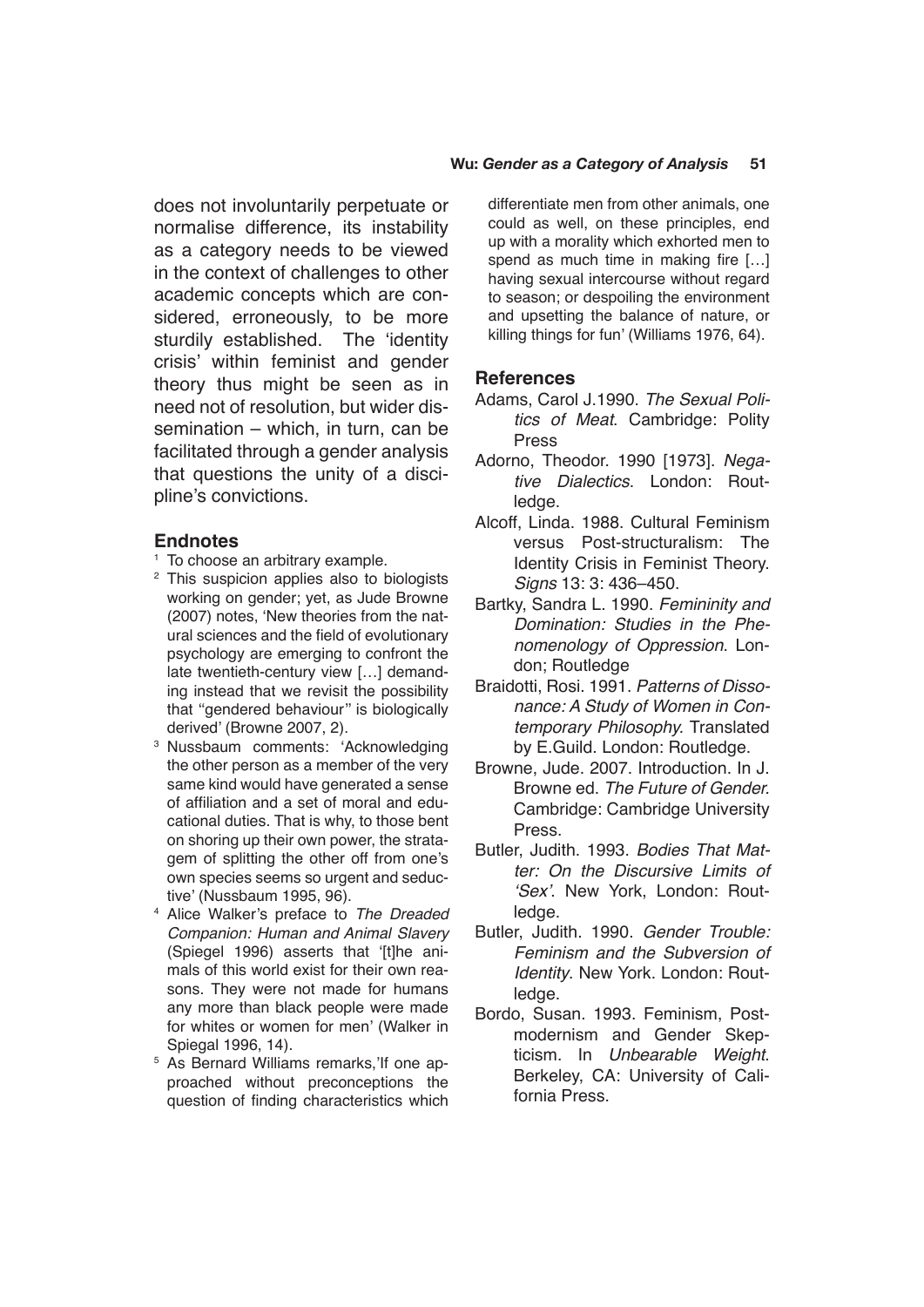- Carver, Terrell, 2007. 'Trans' trouble: Trans-sexuality and the End of Gender. In J. Browne ed. *The Future of Gender*. Cambridge: Cambridge University Press.
- Deutsch, Francine M. 2007. Undoing Gender. *Gender and Society* 21: 106–27.
- Fields, Barbara J. 1989. Categories of Analysis? Not in My Book. *Viewpoints: Excerpts from the ACLS Conference on the Humanities in the 1990s,* American Council of Learned Societies Occasional Papers Series 10: 29–34.
- Foucault, Michel, 1979. *Discipline and Punish: The Birth of the Prison.*  Translated by Alan Sheridan. London: Penguin.
- Francione, Gary L. 2008. *Animals as Persons: Essays on the Abolition of Animal Exploitation*. New York, Chichester: Columbia University Press.
- Frye, Marilyn. 1983. Oppression. In*The Politics of Reality: Essays in Feminist Theory.* California; Crossing Press.
- Haig, David. 2004. The Inexorable Rise of Gender and the Decline of Sex: Social Change in Academic Titles, 1945–2001. *Archives of Social Behavior* 33:2: 87–96.
- Haraway, Donna. 2004. Situated Knowledges: The Science Question in Feminism and the Privilege of Partial Perspective. In S. Harding ed. *The Feminist Standpoint Reader*. New York, London: Routledge.
- Harding, Sandra. 1987. Introduction: Is There A Feminist Method?. In Sandra Harding ed. *Feminism and Methodology.* Bloomington: Indiana University Press.
- Harding, Sandra. 1986. The Instability of the Analytical Categories of Feminist Theory. *Signs* 11: 4: 645–64.
- Haslanger, Sally. 2000. Feminism in Metaphysics: Negotiating the Natural. In M.Fricker and J.Hornsby eds. 2000. *The Cambridge Companion to Feminism in Philosophy,.* Cambridge; Cambridge University Press: 107–26.
- hooks, bell, 1981. Ain't I A Woman: Black Women and Feminism. London: Pluto Press.
- Katz, Cindi, 1996. Toward Minor Theory. *Society and Space* 14: 487–89.
- Lawson, Tony. 2007. Gender and Social Change. In J. Browne ed. *The Future of Gender.* Cambridge: Cambridge University Press.
- Lorde, Audre. 1984. *Sister Outsider: Essays and Speeches*. Freedom, CA: The Crossing Press.
- MacKinnon, Catherine. 2006. *Are Women Human? And Other International Dialogues.* Cambridge, Mass.: Belknap Press of Harvard University Press.
- Meyers, Diana Tietjens ed. 1997. *Femi*nists Rethink the Self. Boulder, Colorado: Westview.
- Nussbaum, Martha C. 1995. Human Capabilities, Female Human Beings. In Martha C. Nussbaum and Jonathan Glover eds. *Women, Culture and Development*. Oxford: Oxford University Press.
- Prokhovnik, R. 2002. *Rational Woman:*  A Feminist Critique of Dichotomy. Manchester, NY: Manchester University Press.
- Risman, Barbara J. 2004. Gender as a Social Structure: Theory Wrestling with Activism. *Gender and Society*  18: 4: 429–50.